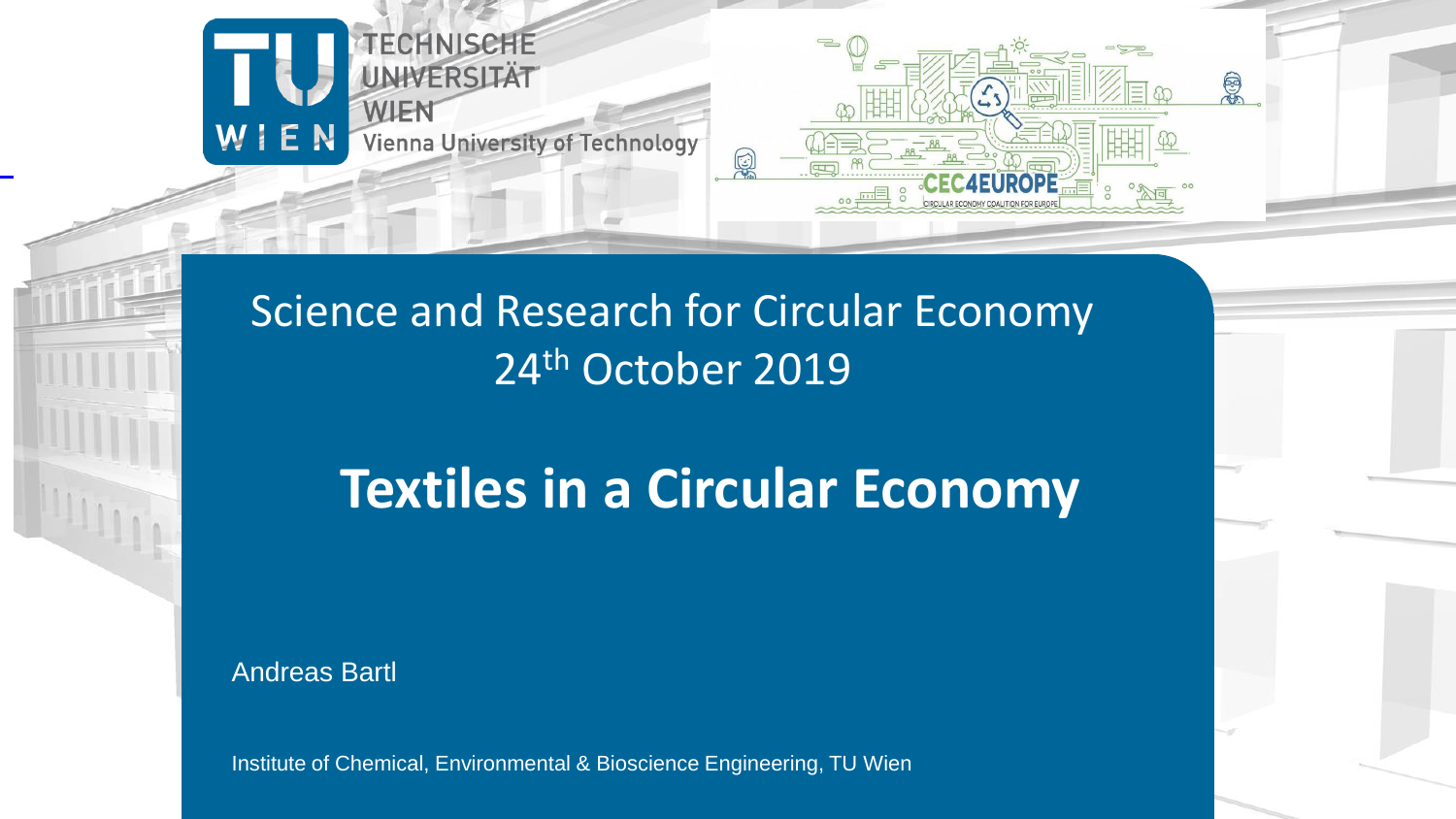#### Where should we be?



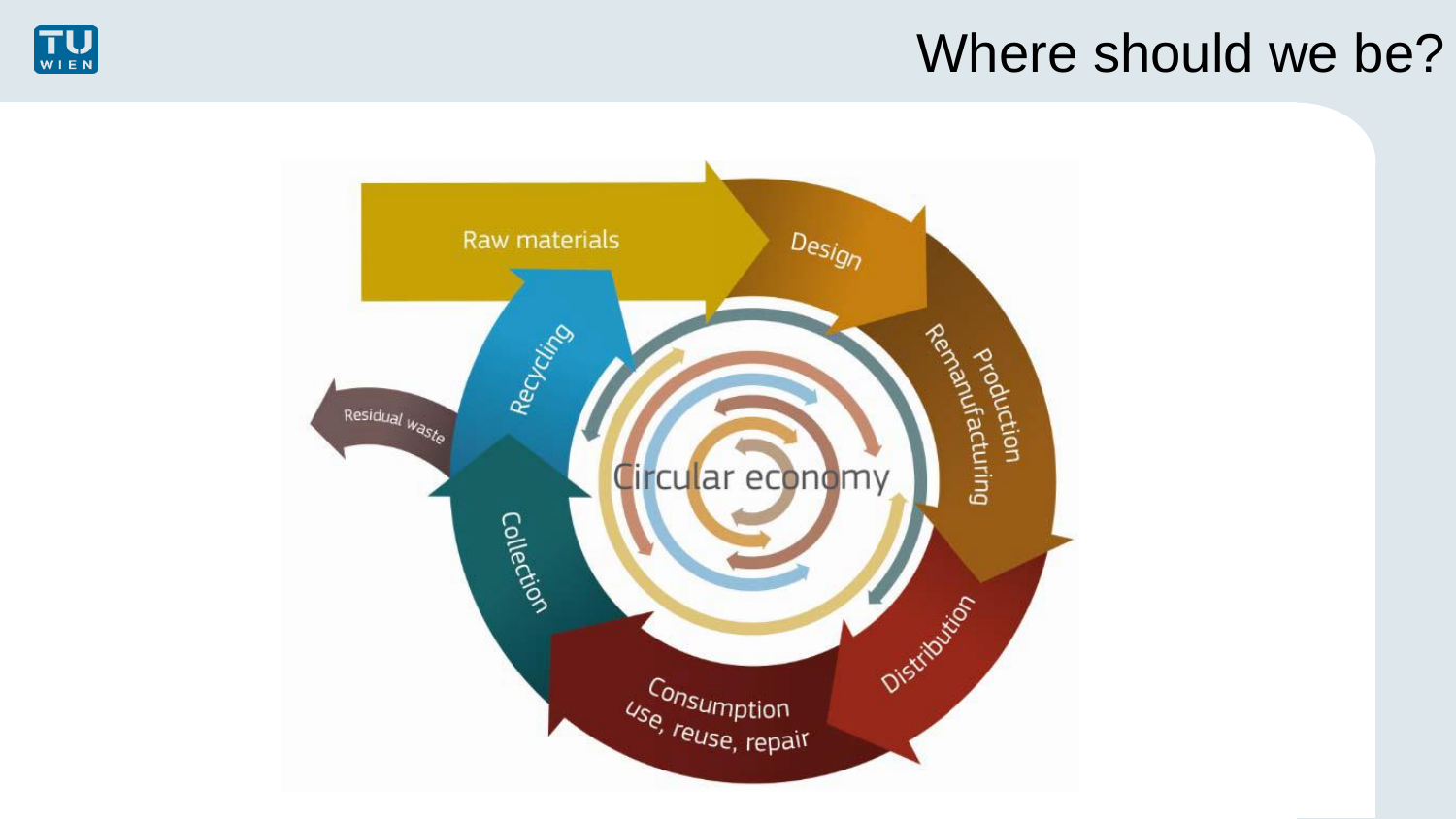

#### Where are we now?

#### **• The textile processing chain**



Garment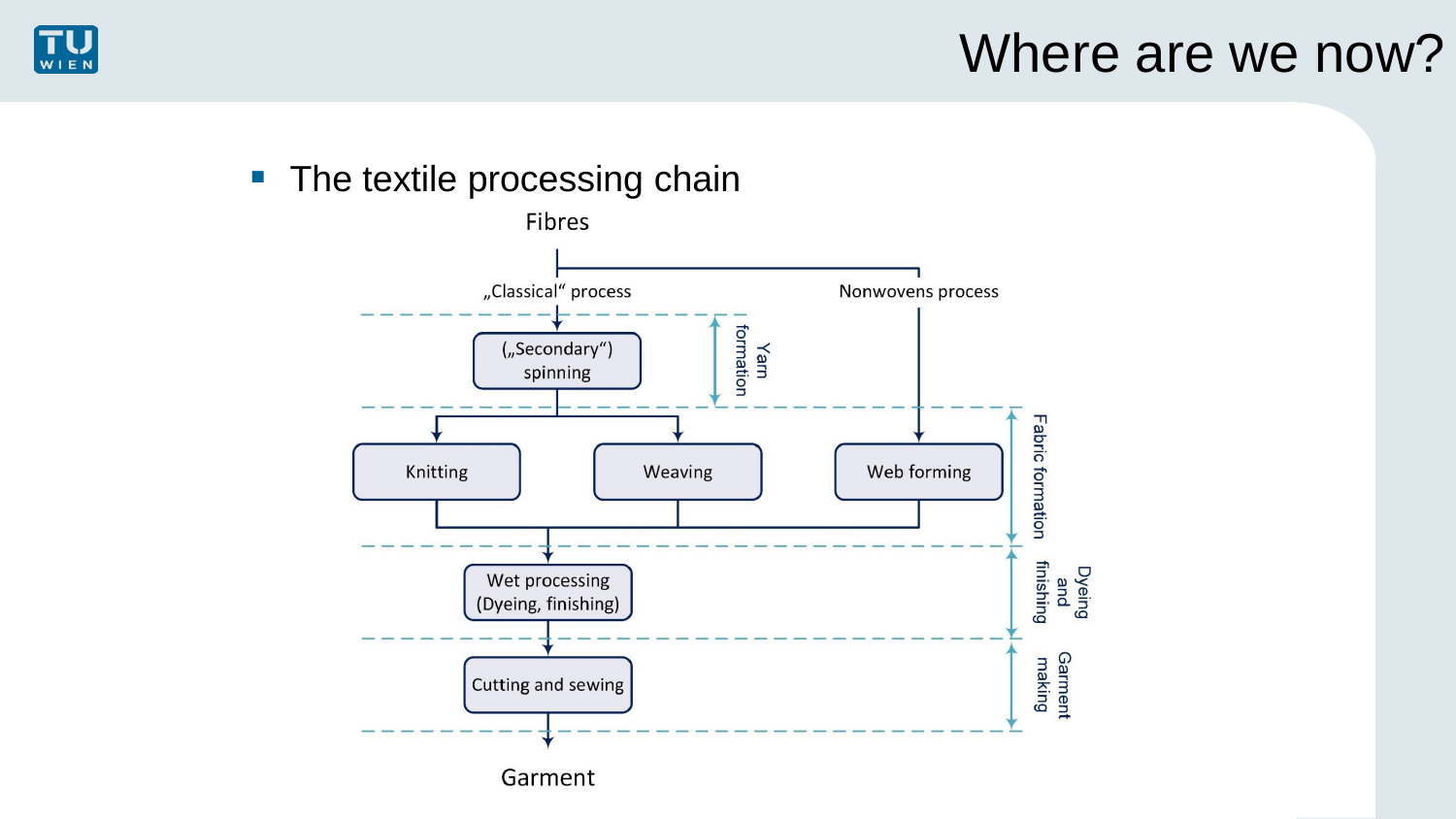

### Waste Prevention?

■ Useful lifetime of textiles is decreasing

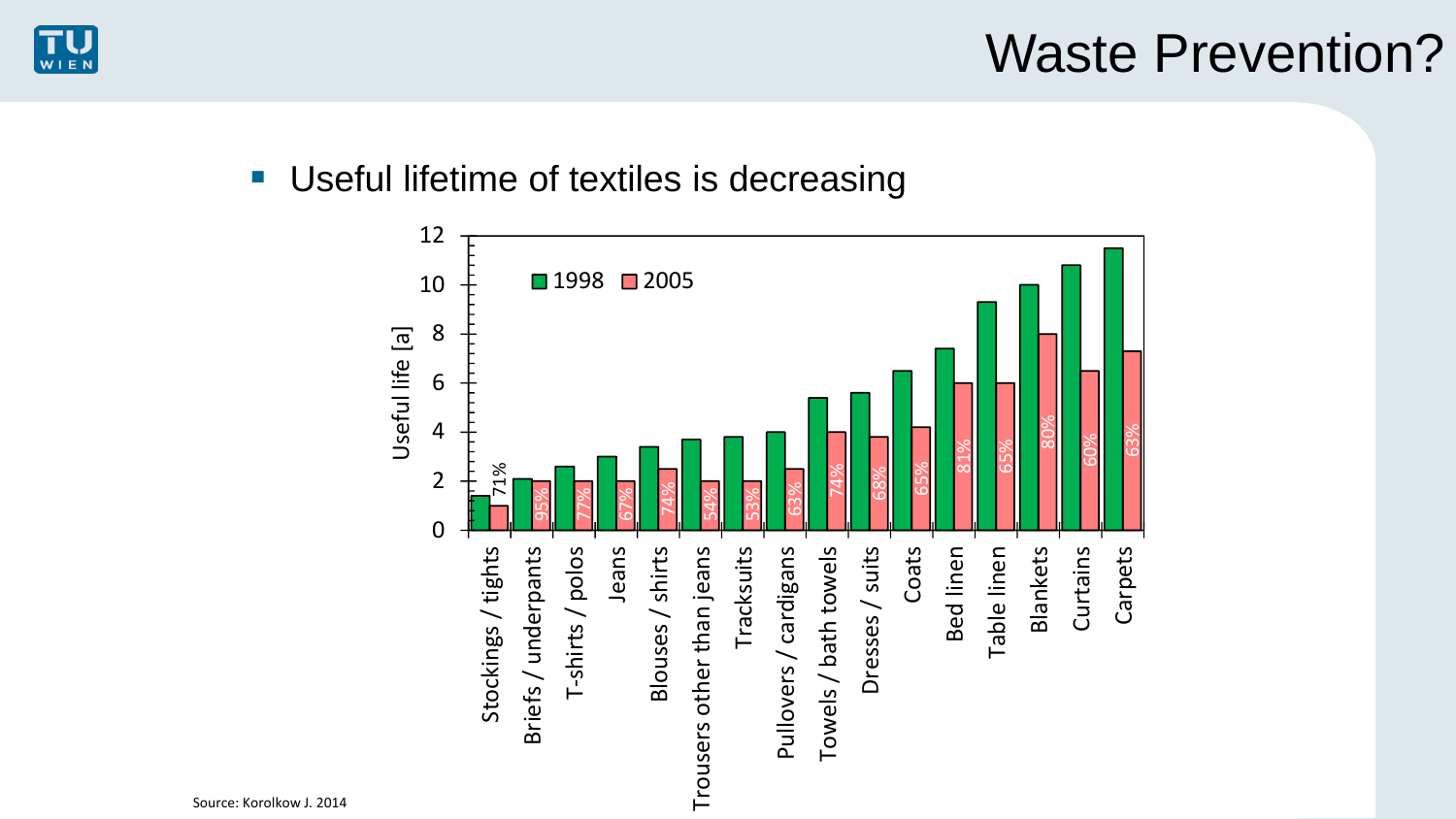

### Fiber Production

■ Word fiber production by main categories

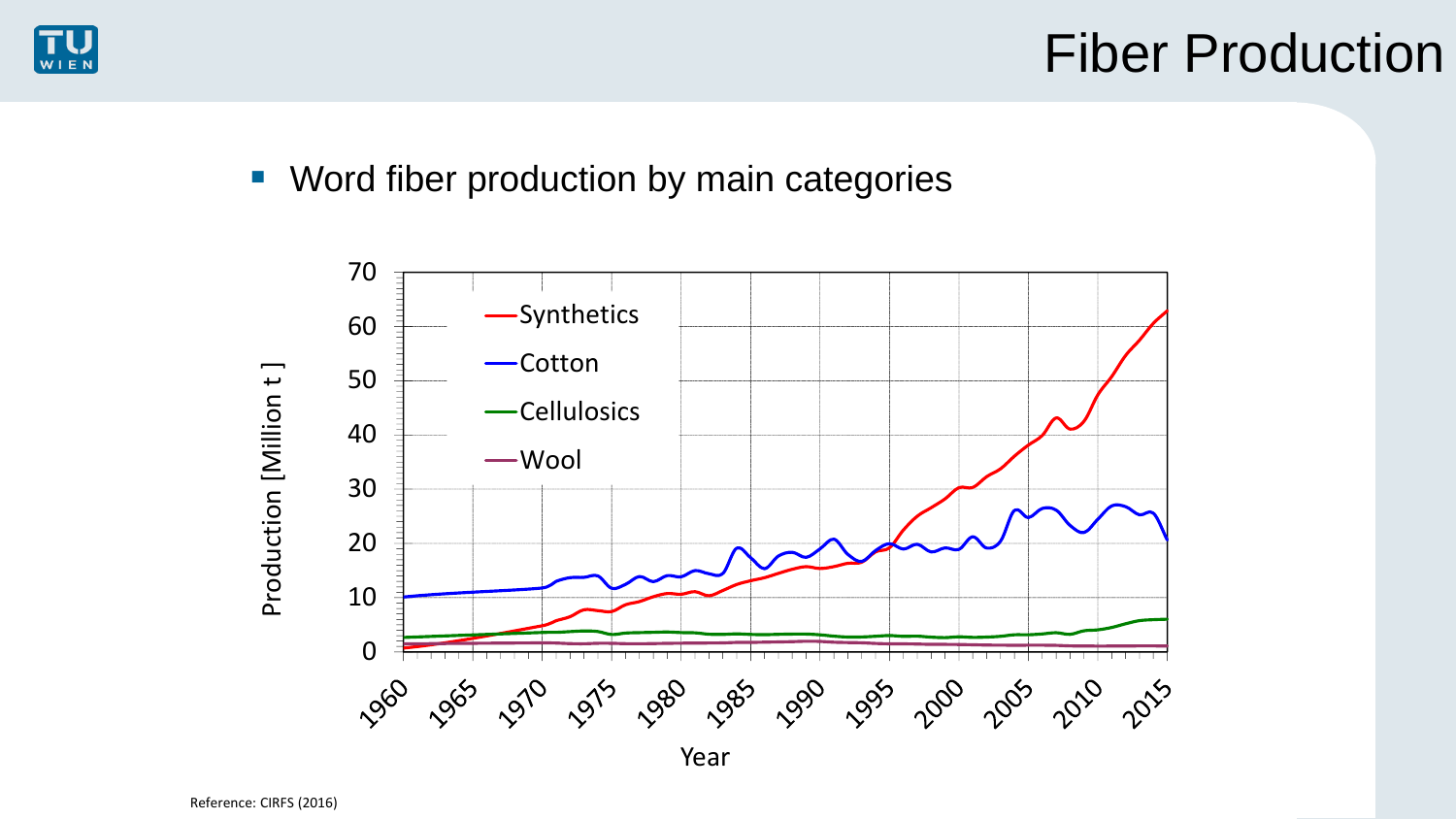







Year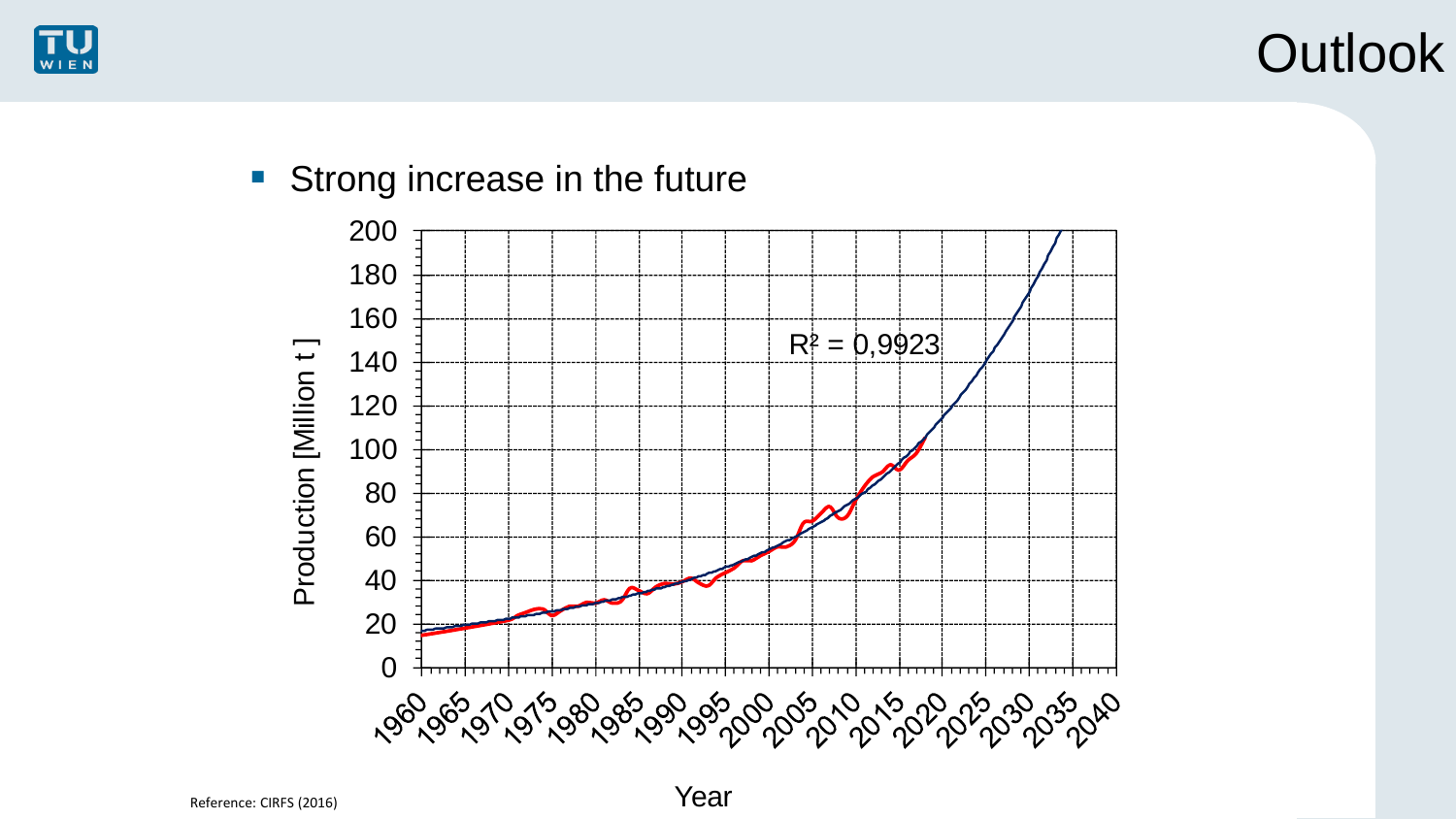



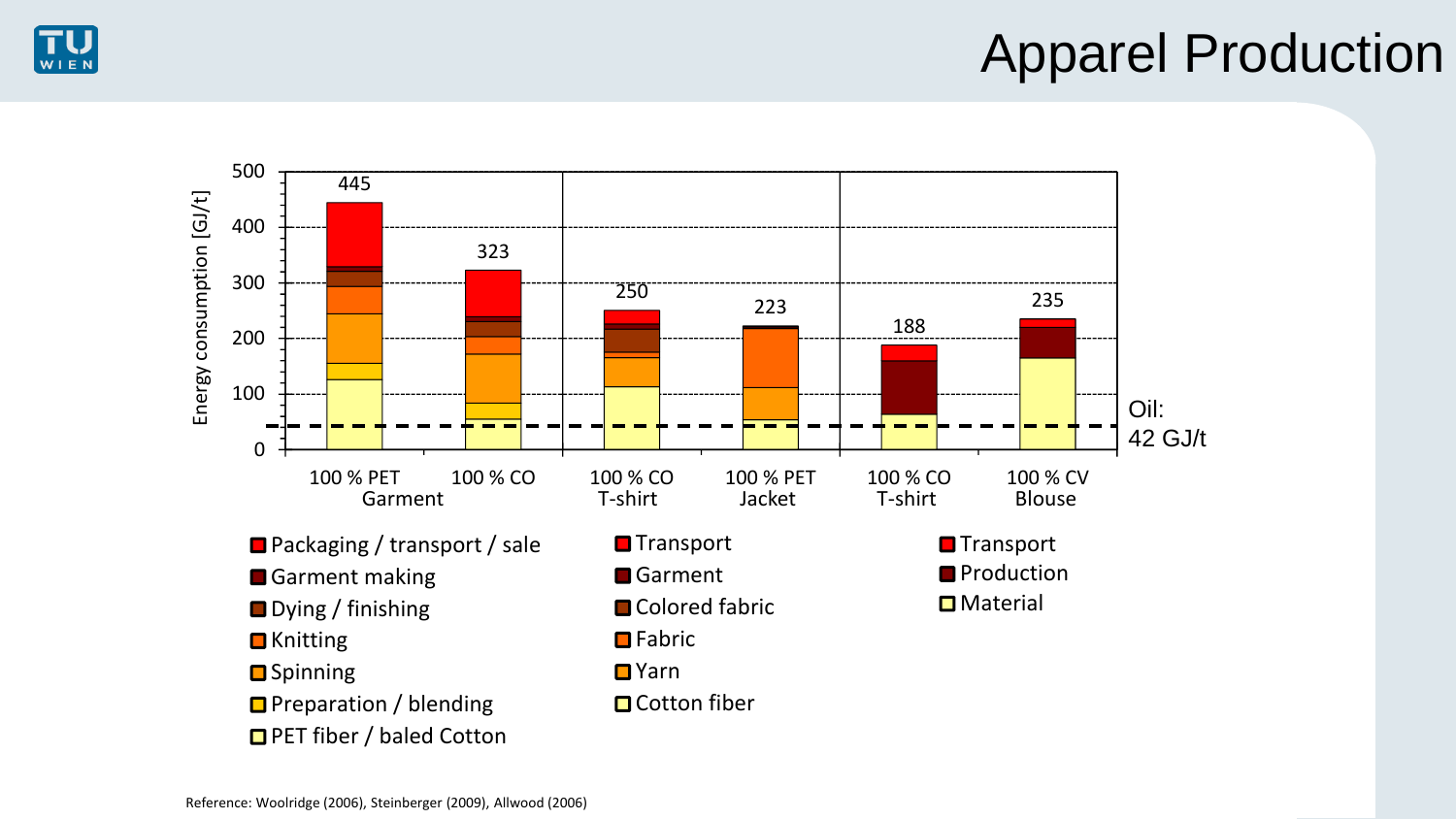

## New EU Legislation

- Current Directive
	- Directive 2008/98/EC of the European Parliament and of the Council of 19 November 2008 on waste and repealing certain **Directives**
- New Directive
	- Directive (EU) 2018/851 of the European Parliament and of the Council of 30 May 2018 amending Directive 2008/98/EC on waste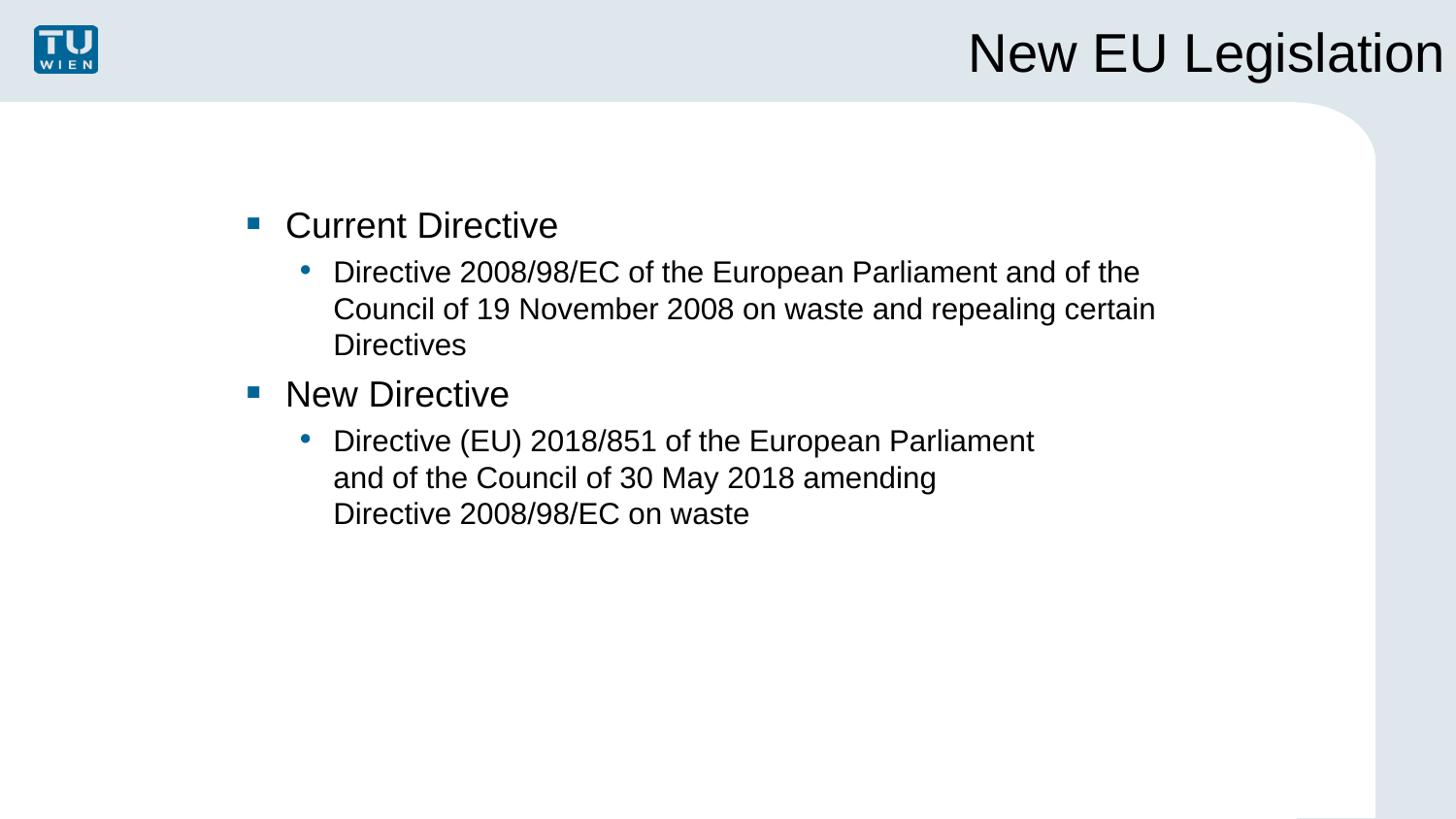

## New EU Legislation

- Amendments concerning textiles
	- Article 3(2b) Textiles count to MSW
	- Article 9(1d) Encourage the re-use of products and the setting up of systems promoting **repair and re-use** activities for textiles
	- Article 11 (1)

**Separate collection** for textile waste by 1 January 2025

• Article 11 (6)

**Targets for preparing for re-use and recycling** for textile waste by 31 December 2024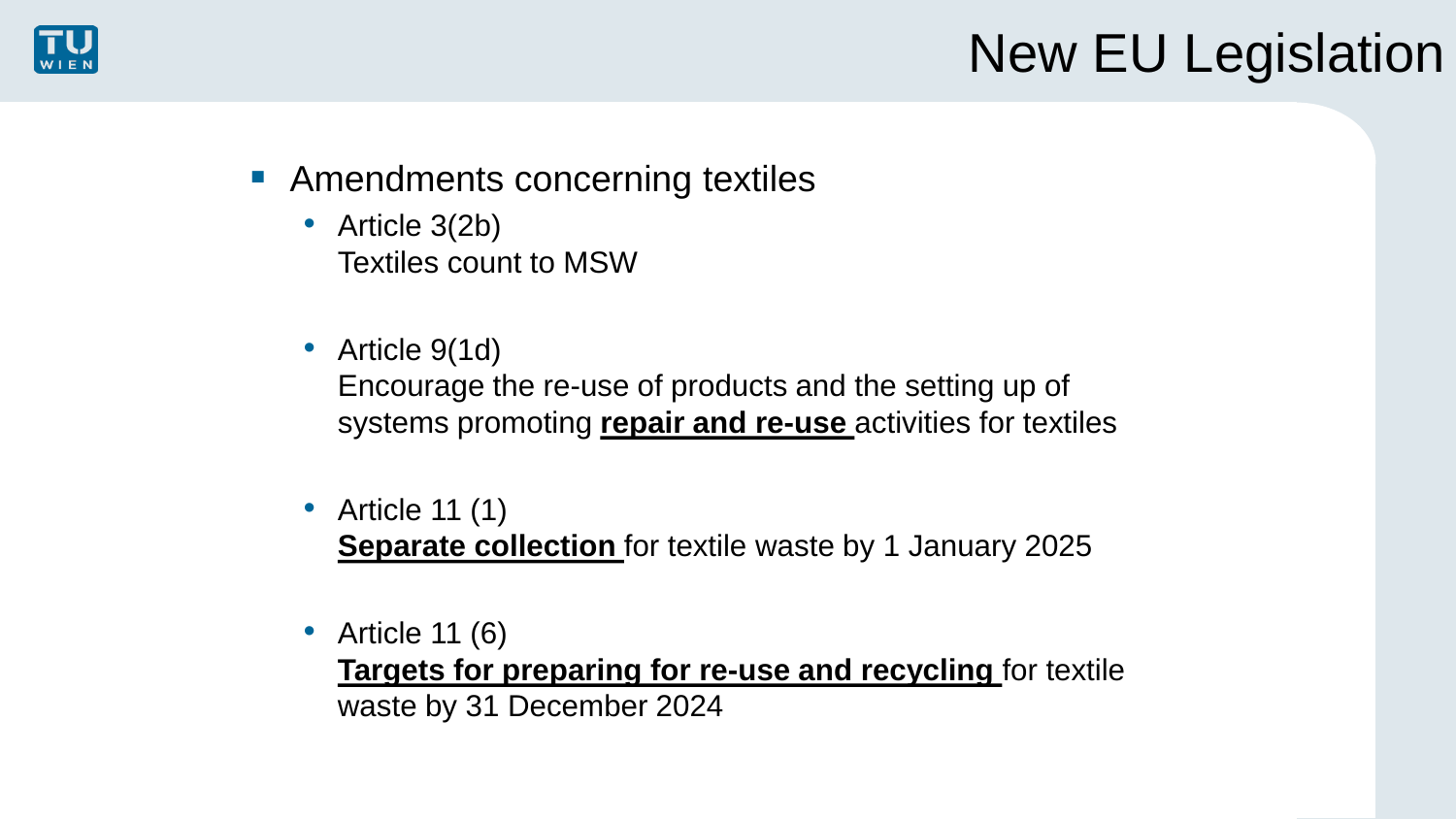

■ Routes for re-use and recycling

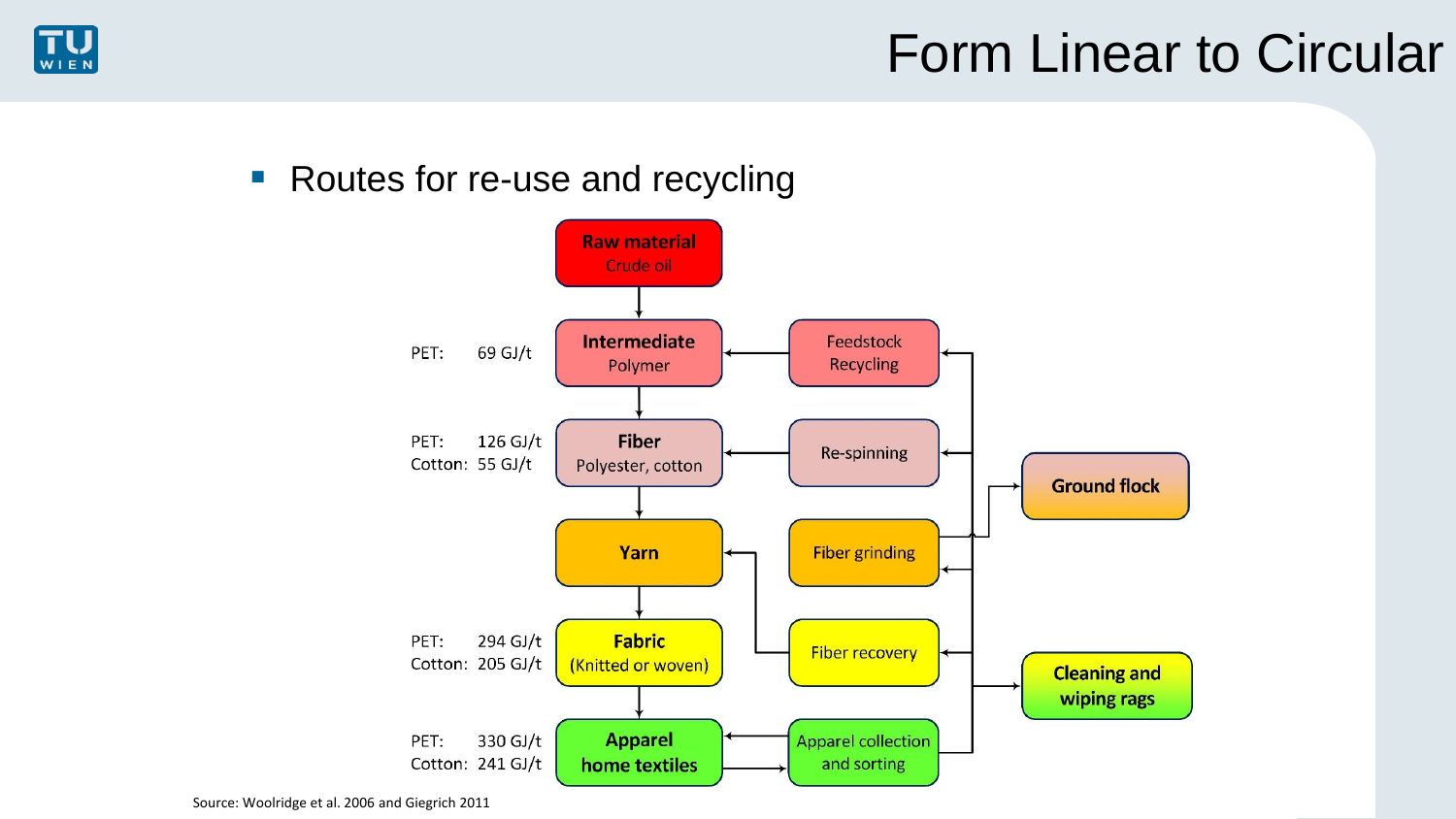

#### ■ Re-use of textiles (Second-hand clothes)

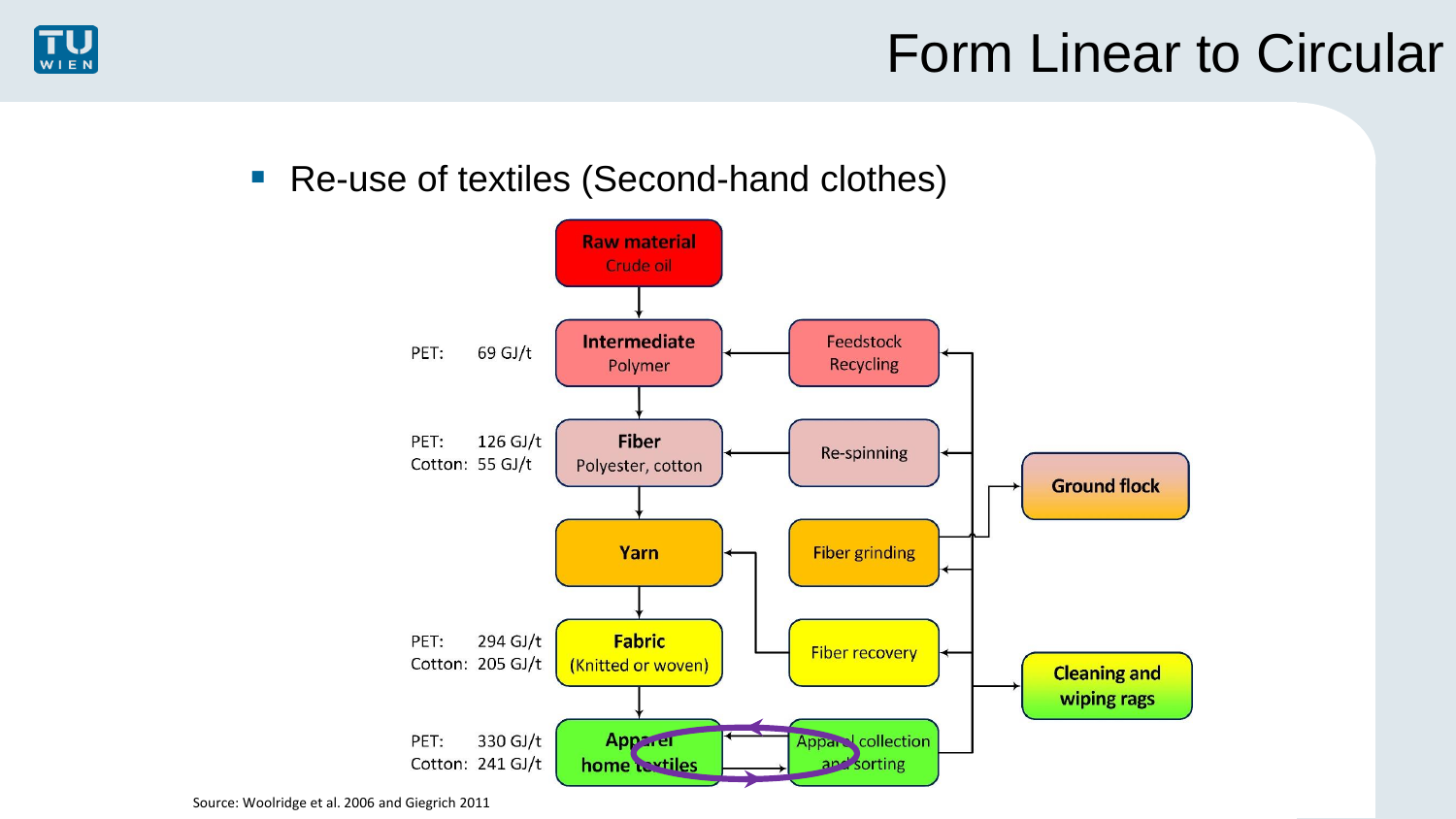

## Second-hand Clothes

- For re-use separate collection
	- Any comingling with other waste makes re-use impossible
	- Separate collection of post-consumer textiles for re-use absolutely necessary
- Collection schemes
	- Collection campaign
	- Recycling center
	- Container collection
- Energy consumption
	- Approx. 0.35 GJ/t (collection, sorting, etc.)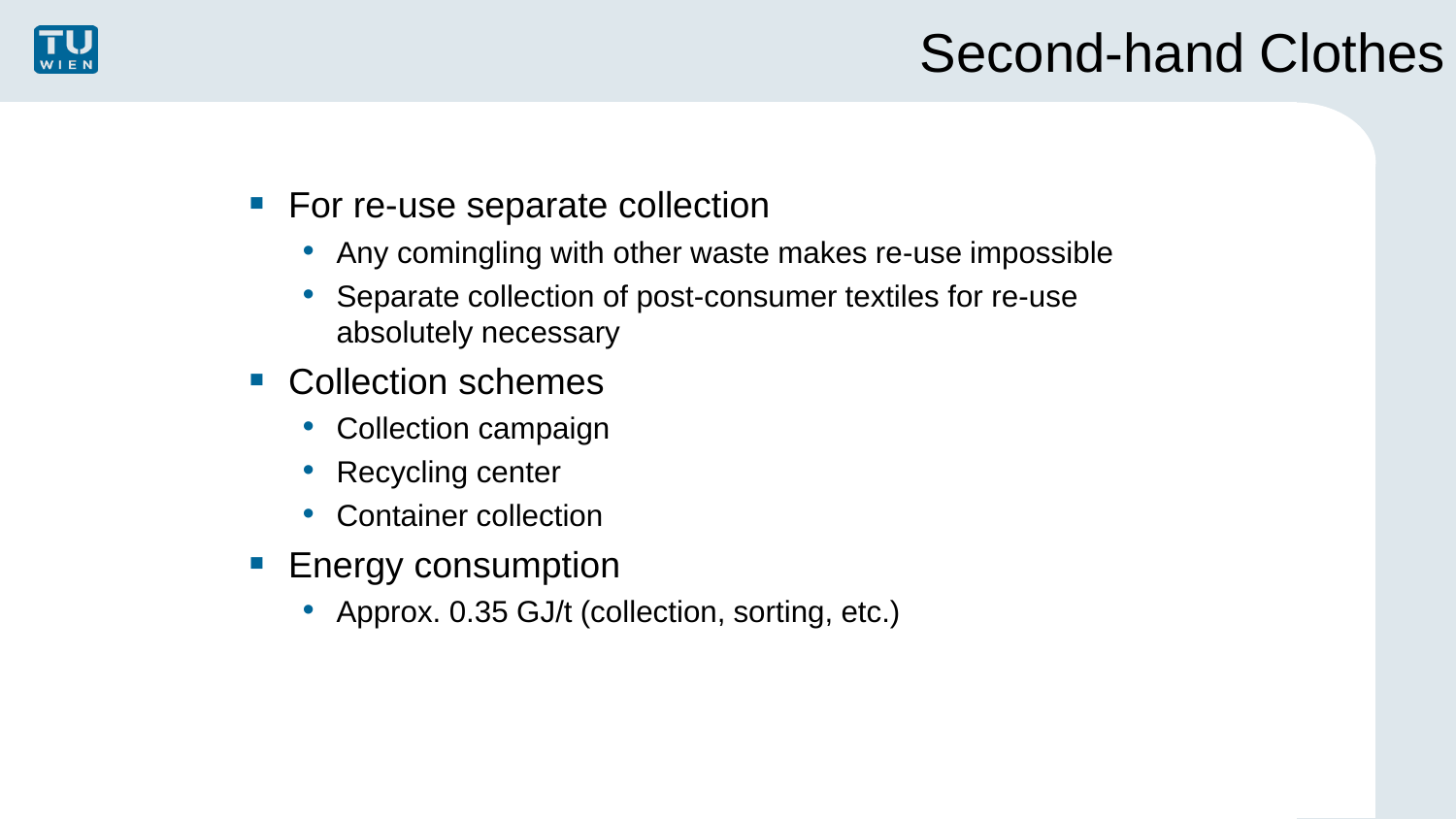

### Second-hand Clothes

■ Apparel sorting in Germany (2013)

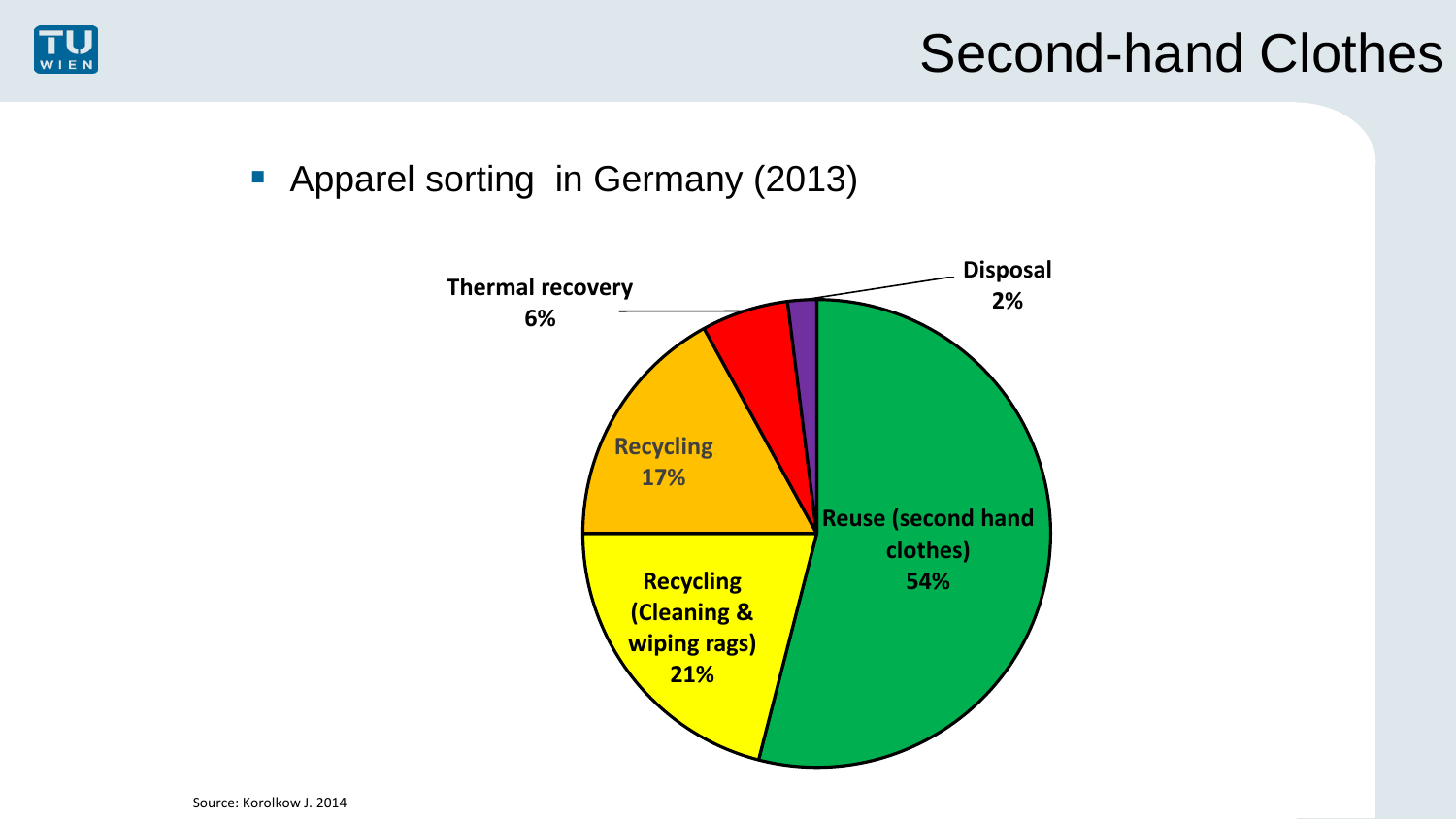

- Good or Evil?
	- Local textile industry (if there is) under pressure
	- Local textile industry suffers more from cheap imports from Asia (China)
	- Poor consumers cannot afford new clothing
		- − 90 % of Ghananians purchase second hand clothes
	- Jobs (trade, distribution, repair, …) are created
		- − 24,000 jobs in Senegal
	- Import ban
		- − Zimbabwe introduced ban in 2015
		- − Ban has been relaxed, local textile industry not ready
		- − EAC (East African Community) by 2019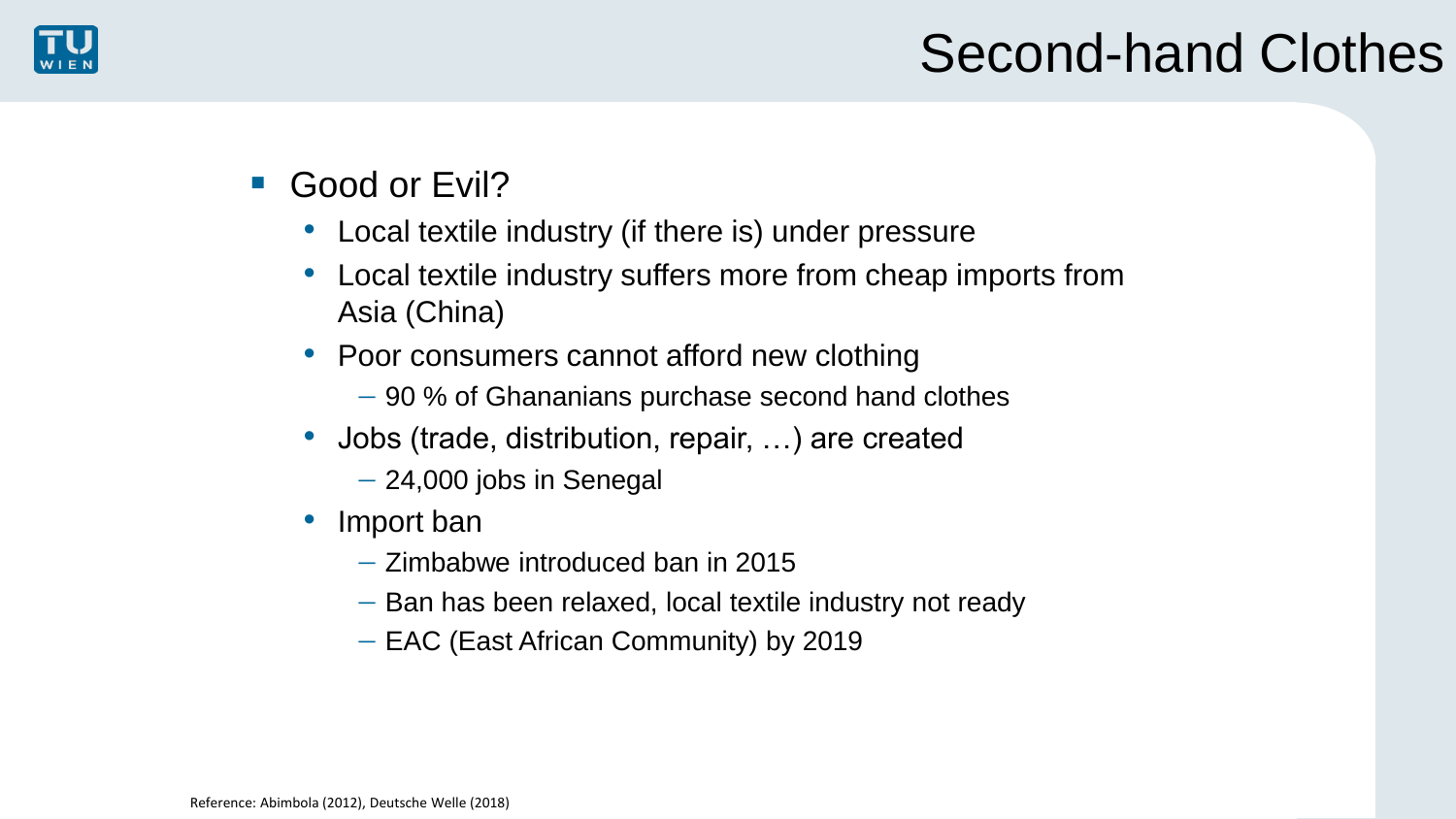

#### ■ Cleaning and wiping rags

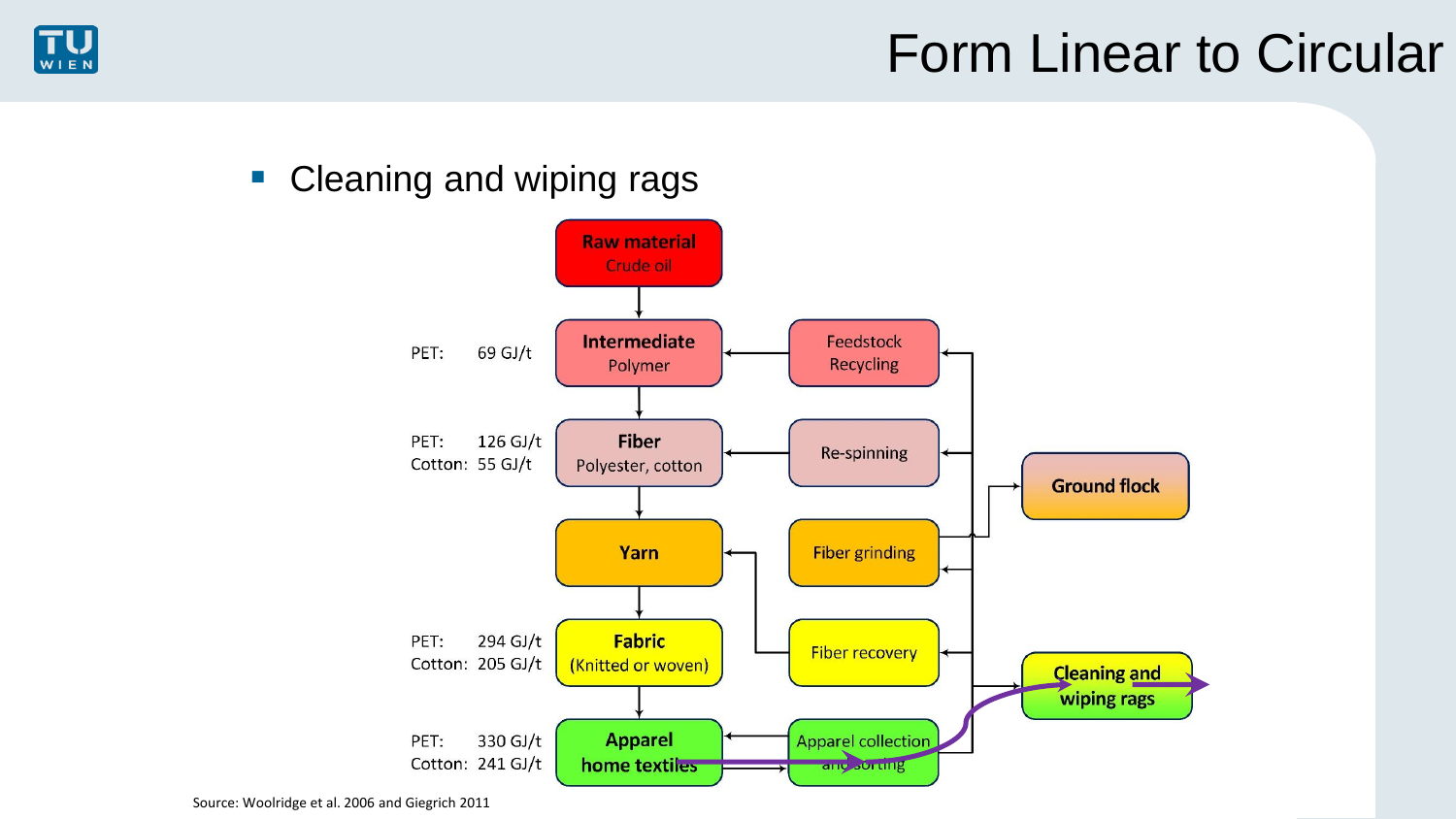

## Cleaning and Wiping Rags

- Re-use or recycling?
- Feasible for damaged clothing
- Price level:  $1,200 1,600 \in \mathcal{H}$
- **Elaborate production** 
	- 20 x 30 cm
	- No zippers, etc...
	- Mainly Cotton, Linen or Viscose
	- White or colored
	- DIN standard 61650
- Single use
	- Preferable over multi-use rags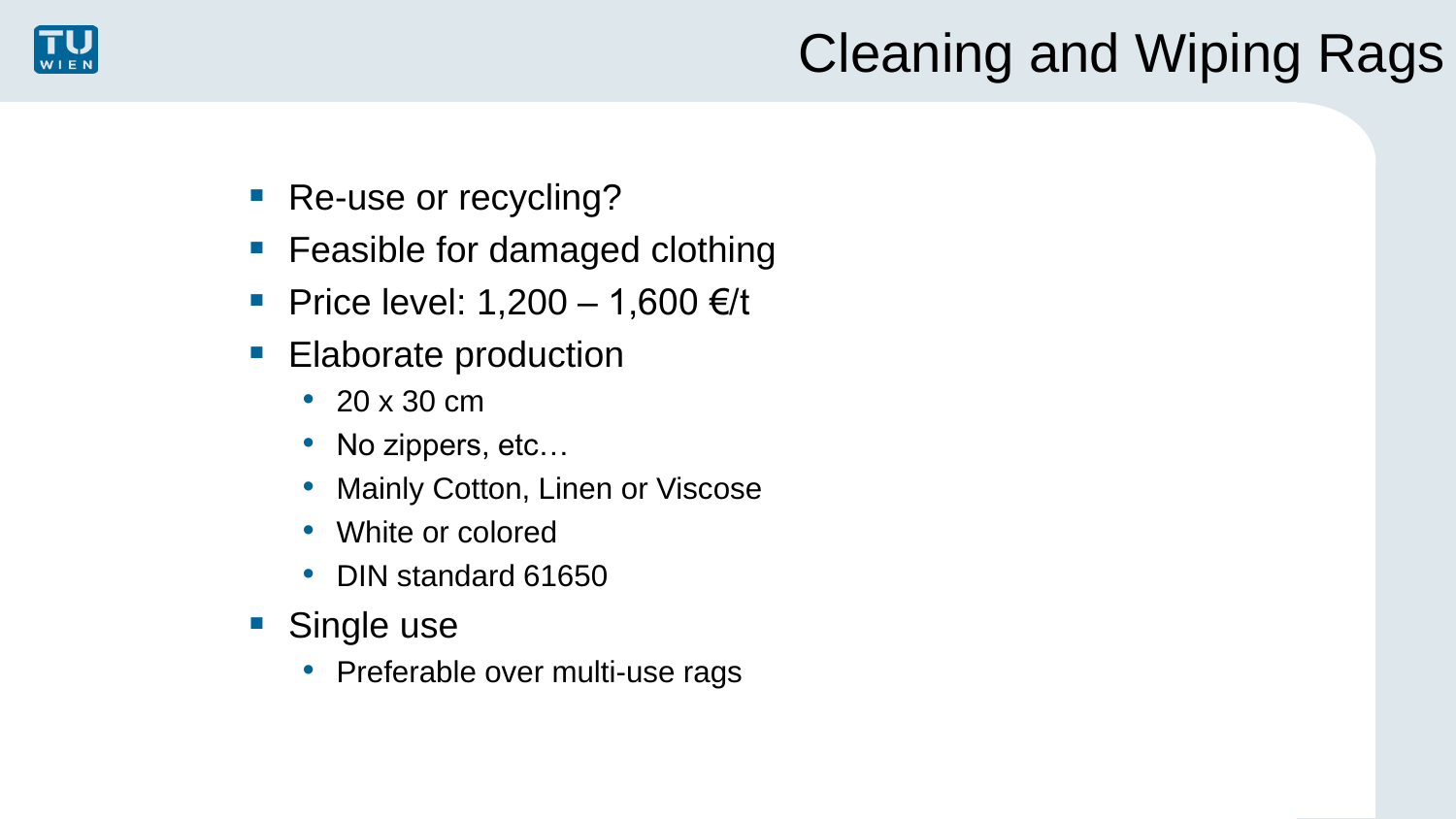

#### **E** Fiber recovery

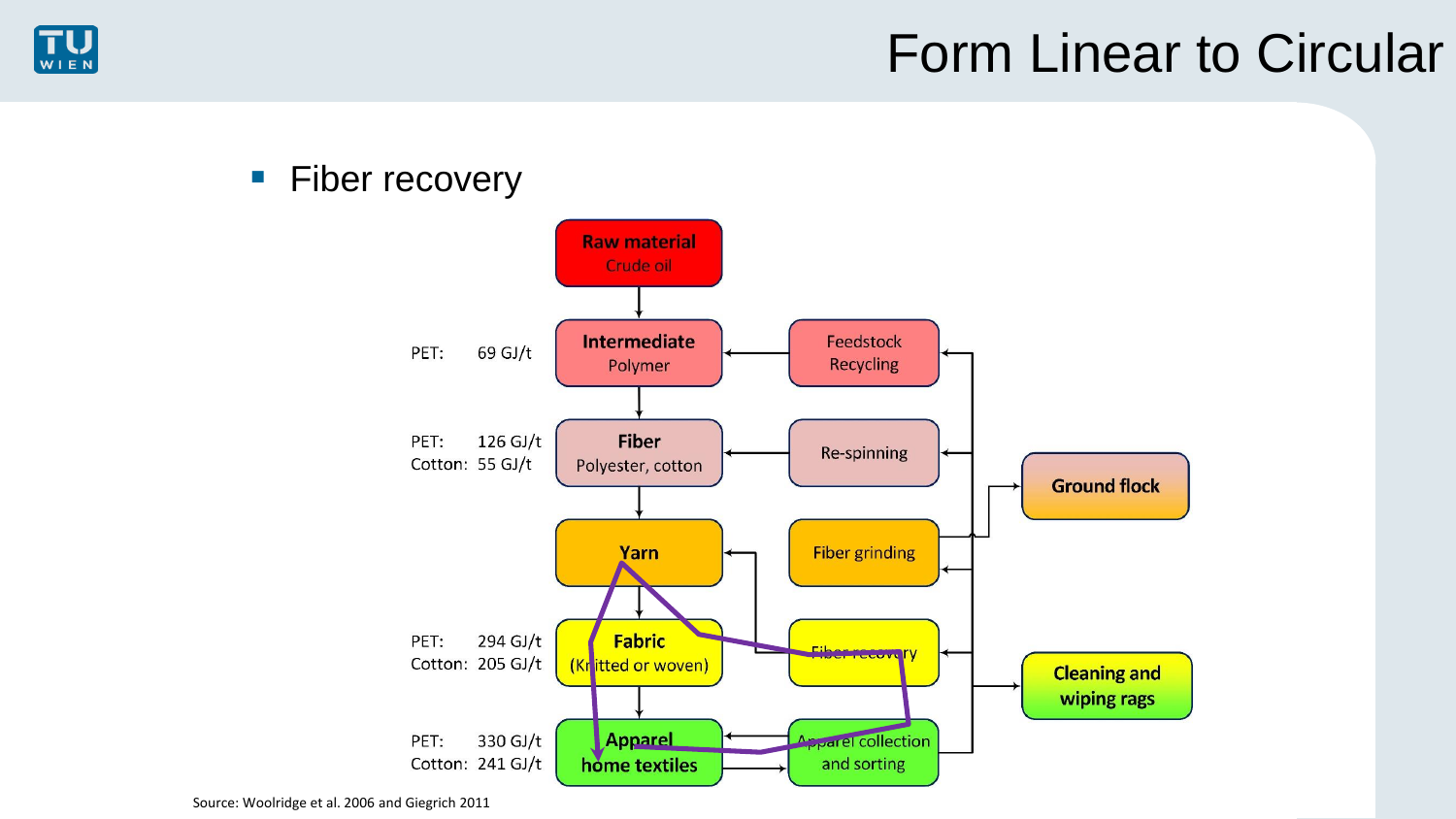

## Fiber Recovery

- Disintegrate fabric into fibers
	- Cutting textile waste
	- Garnett machine (carding machine)
- Reclaimed fibers
	- Average fiber length < 10 mm
	- Considerable fraction of dust
	- Residual fabrics
	- Blend of polymers and colors
- Utilization
	- Yarn formation
	- Nonwovens (DE: 95 %)

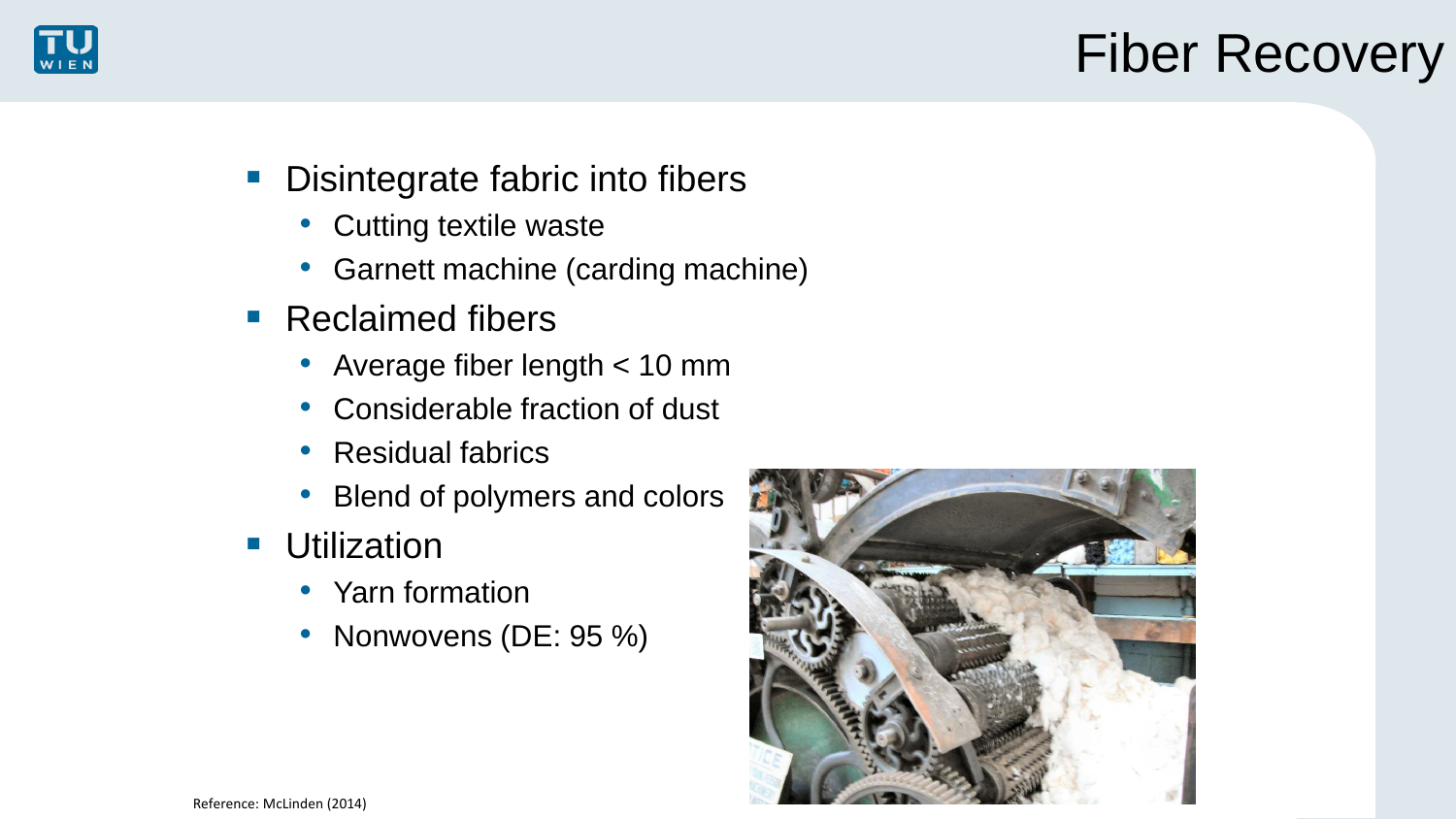

#### ■ Ground flock

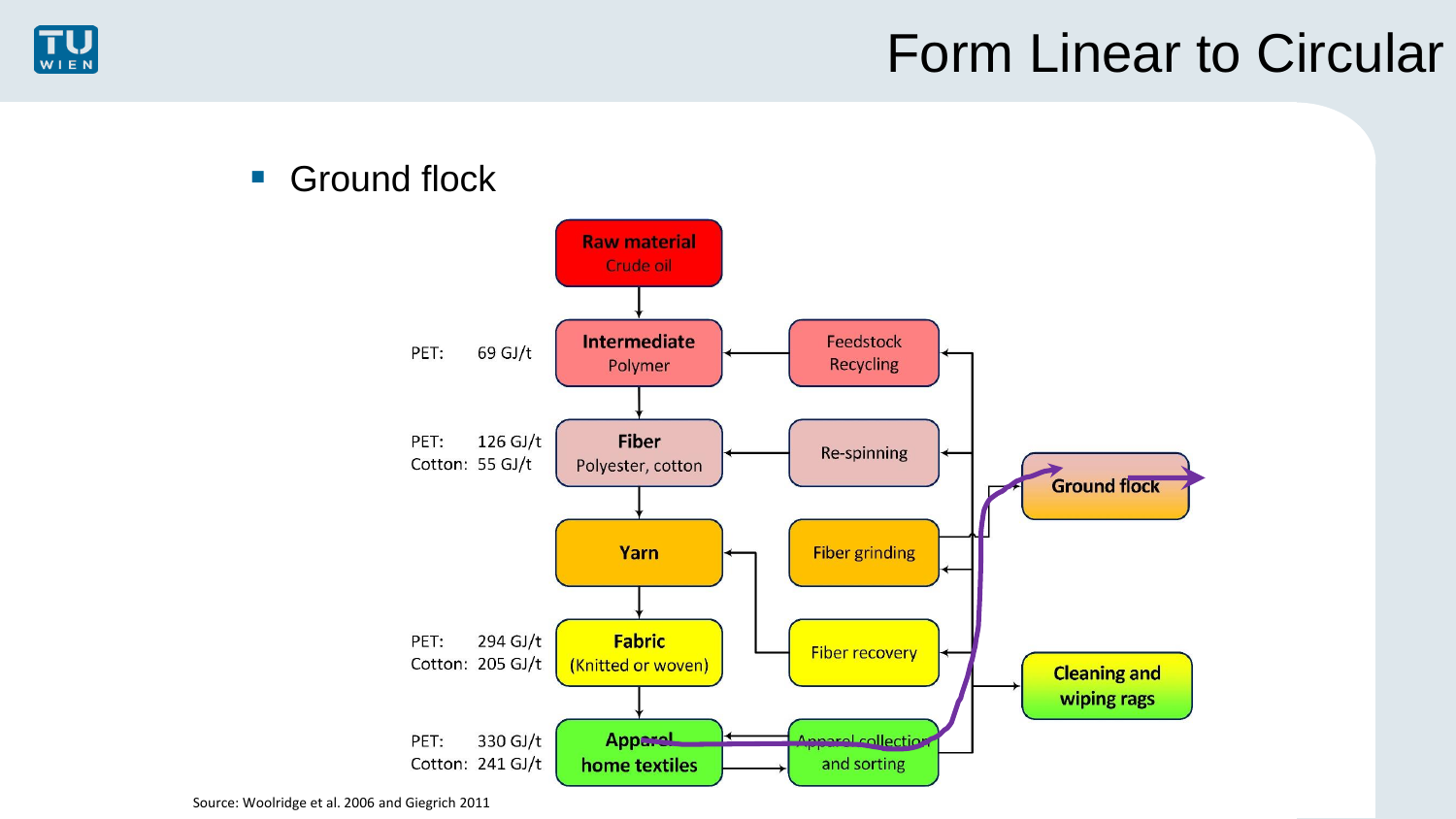

  $\mathbf{r}$  and  $\mathbf{r}$  are the set of  $\mathbf{r}$ 

 $\mathcal{L} = \mathcal{L} \mathcal{L}$ 

- Results (strength; bending fracture test)
	- Strength increases with increasing portion of resin
	- Strength gypsum plaster board higher
	- But: specific strength of mUF-board higher

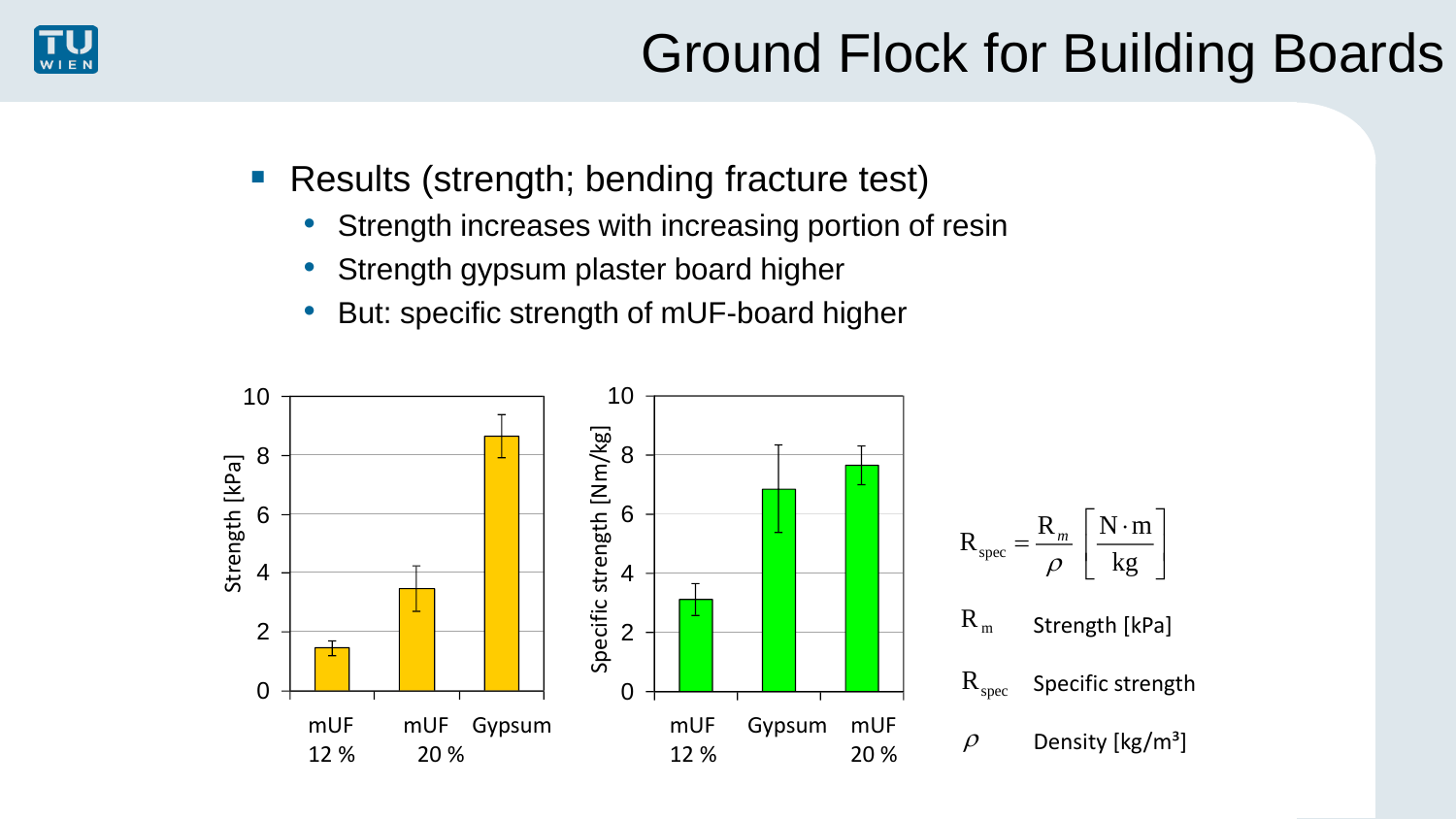

#### ■ Re-spinning

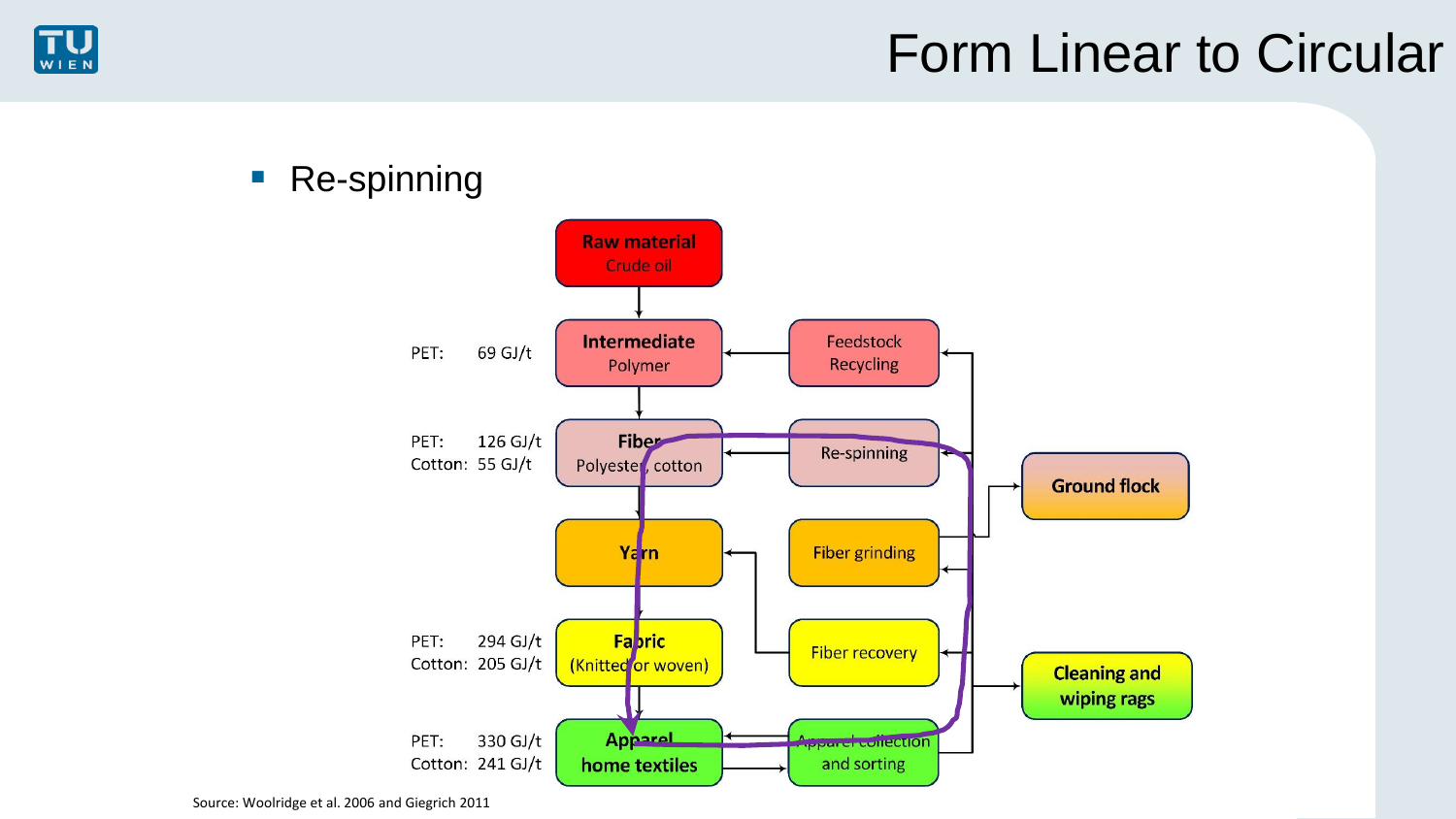

# Re-spinning

- Melting of thermoplast (PET) and fiber spinning
	- B2F
		- − 8.2 Mio t collected PET bottles
		- − 6.4 Mio t rPET flakes
		- − 4.6 Mio t (72%) to fiber industry
	- $\cdot$  F2F
- Thermosetting polymers can be dissolved and reprocessed
	- Cellulosic fibers (CV, CLY), PAN
- Selective dissolution of cellulosic material
	- NMMO (N-methylmorpholine N-oxide) as solvent
	- PET and other fiber not dissolved
	- 2017: Lenzing AG launched Lyocell production from cotton cutting and trimmings (Refibra®)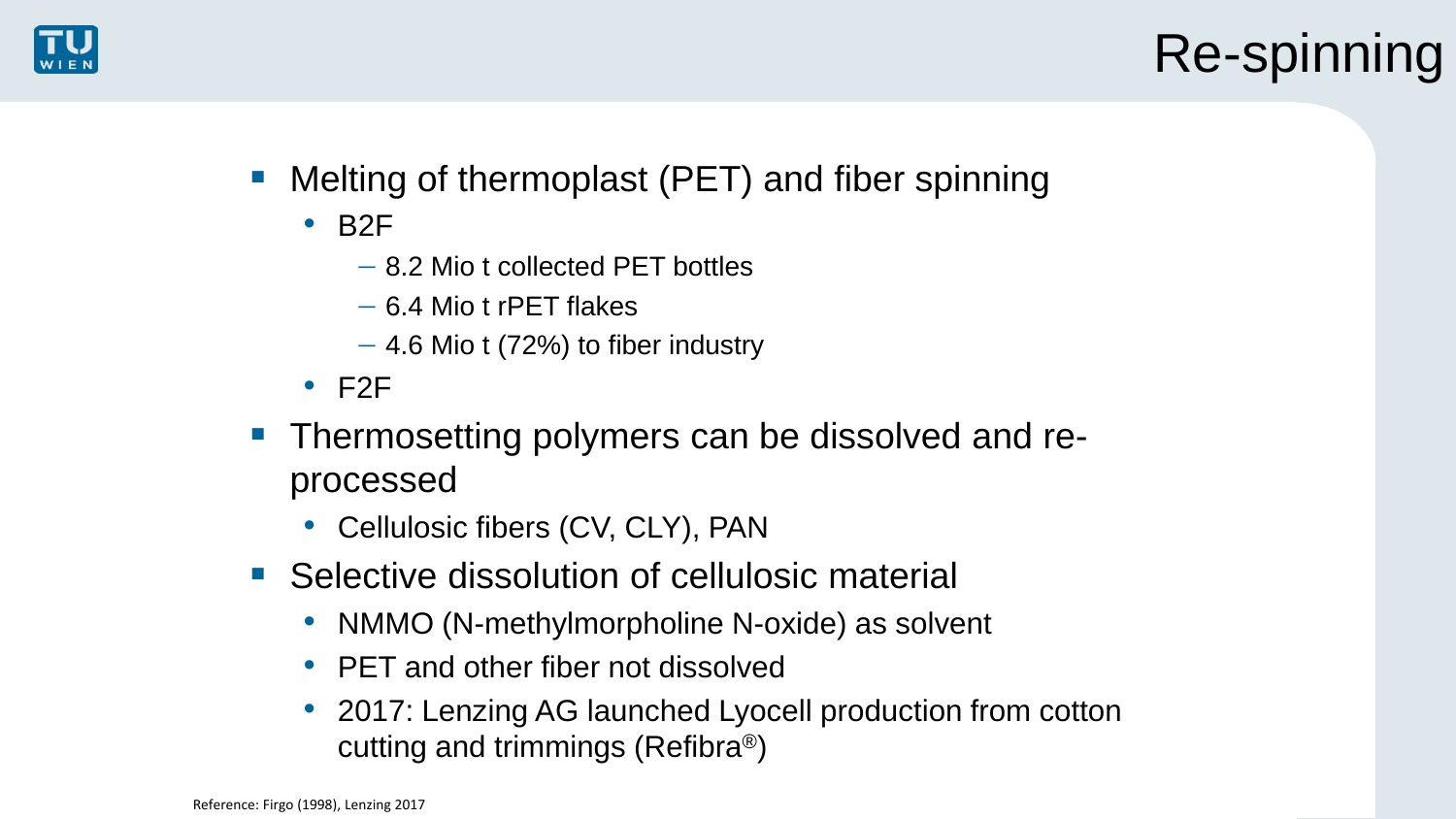

# Re-spinning

- Simplifying complex mixtures
	- Enzymatic hydrolysis of cotton or man-made cellulosics
	- Residual polyester for recycling
- Research in progress
	- H&M with The Hong Kong Research Institute of Textiles and Apparel (HKRITA)
	- "TEX2MAT": Austrian project under the lead of the Austrian Chamber of Commerce with 13 partners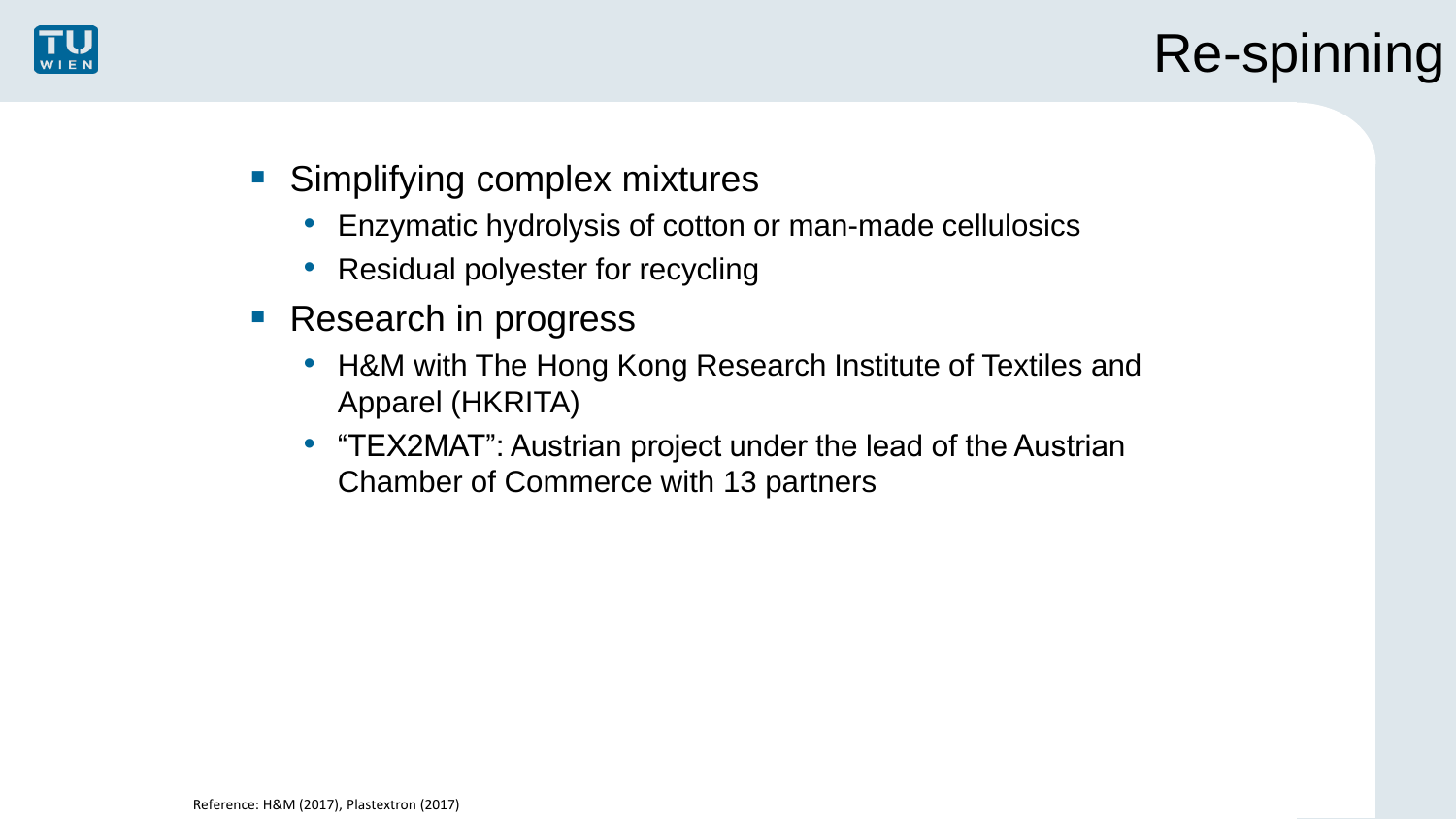

#### **E** Feedstock recycling

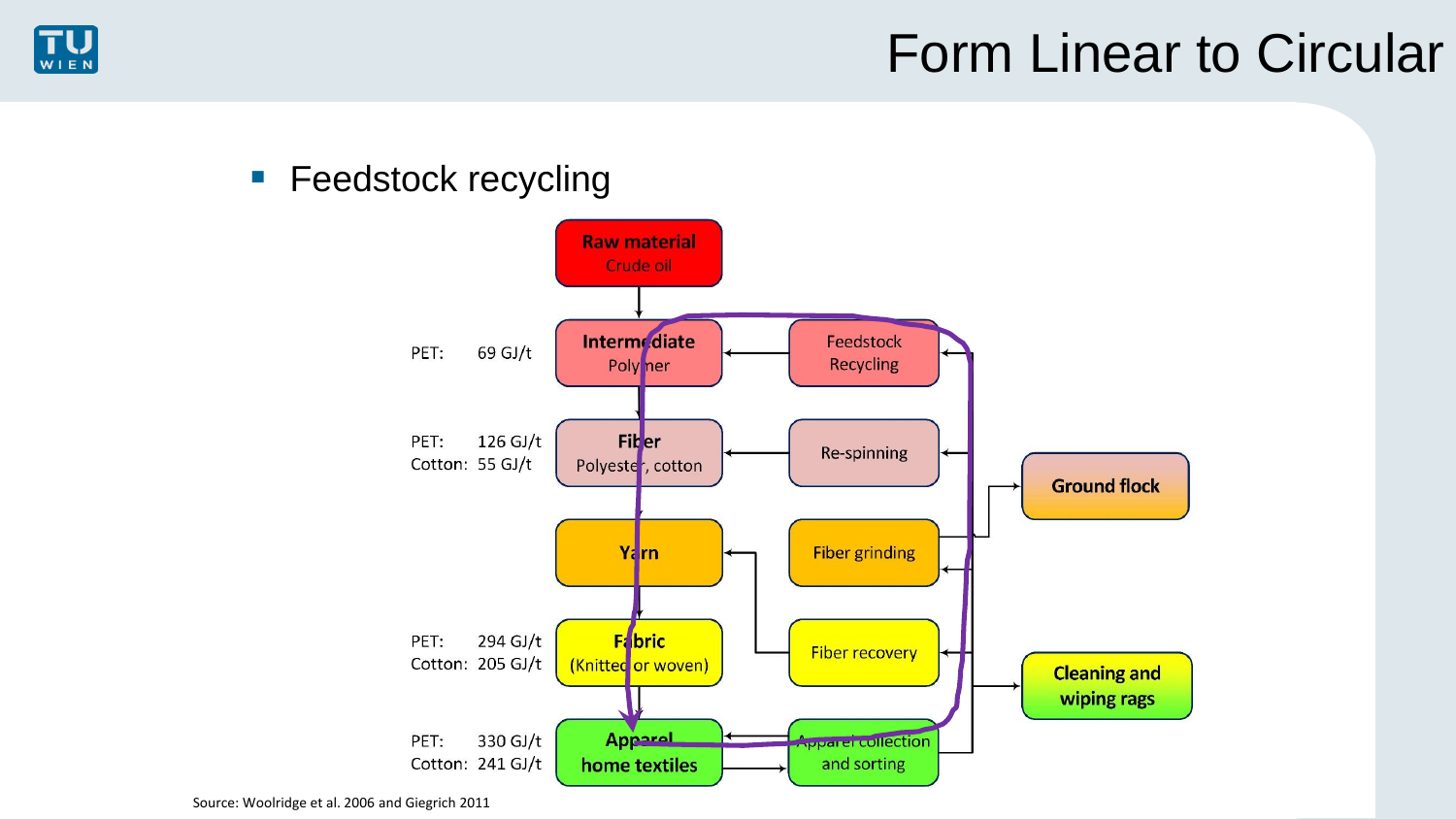

## Feedstock Recycling

- Pyrolysis, hydrocracking or gasification
	- Broad spectrum of gaseous, liquid and solid products
	- More or less all kinds of textile waste
- **Depolymerization** 
	- Generation of monomers or oligomeres
	- Ionic liquids, enzymes, alcoholysis, hydrolysis, glycolysis or aminolysis, ….
	- Subsequent de novo polymerization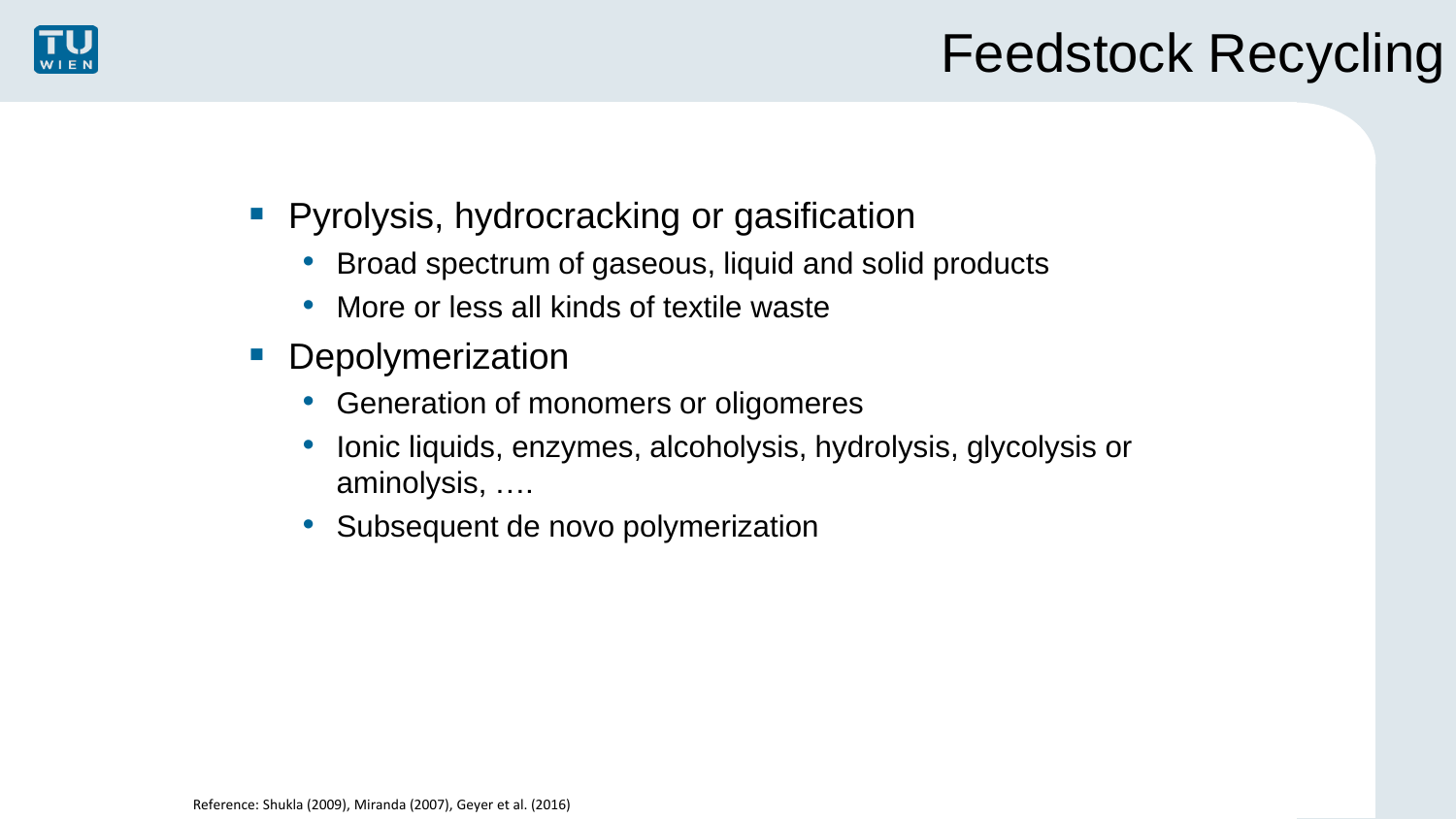

# Summary / Outlook

- Textiles represent a major waste stream
- **New legislation** 
	- Change of collection systems?
	- EPR for textiles?
- Re-use (second-hand clothes)
	- Export to developing countries?
	- How to increase sales in Europe?
- Recycling
	- Tremendous need to improve technology
	- New technologies in the starting blocks
- Circular Economy?
	- Design (increase useful life, reparability, recyclability)
	- Transparency in textile processing chain/circle